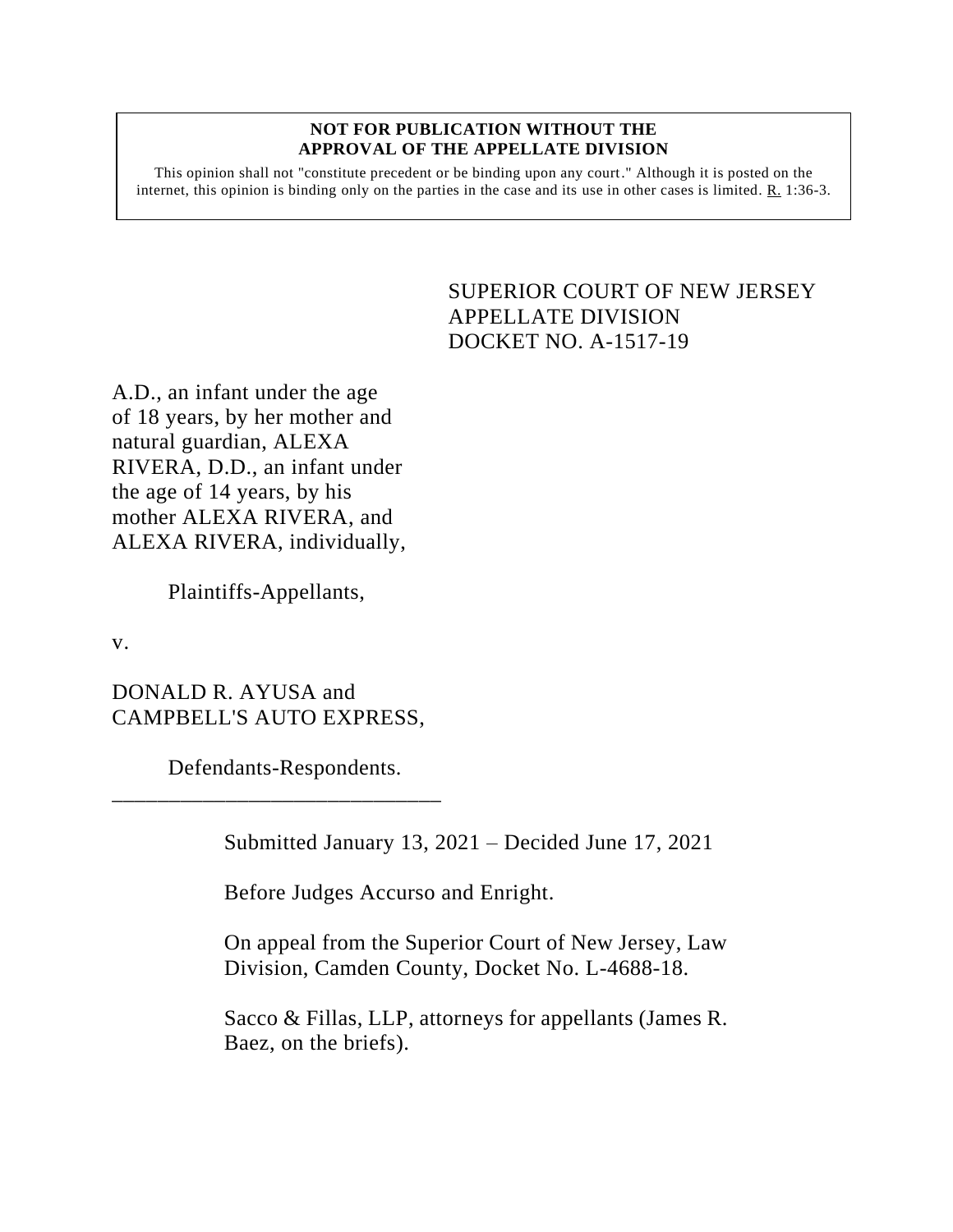Margolis Edelstein, attorneys for respondents (Robert M. Kaplan and Lawrence J. Bunis, on the brief).

## PER CURIAM

Plaintiff Alexa Rivera, for herself and on behalf of her children A.D. and D.D., appeals from an order dismissing her complaint against defendant Donald R. Ayusa and Campbell's Auto Express with prejudice pursuant to Rule 4:23- 5(a)(2) for failure to provide discovery. Because we conclude the trial court mistakenly exercised its discretion in dismissing the complaint with prejudice, we reverse.

This case arose out of an accident on the Turnpike in 2018 when plaintiff's disabled car was struck by a Mack truck driven by defendant Ayusa and owned by defendant Campbell's. Plaintiff's two children were in the back seat of her car. All suffered injuries. Plaintiff's complaint was dismissed without prejudice in August 2019 under Rule 4:23-5(a)(1) when she failed to provide discovery.

When no motion to restore was filed within sixty days, defendants moved for dismissal with prejudice under Rule  $4:23-5(a)(2)$ . Plaintiff, represented by counsel, opposed the motion and filed a cross-motion to reinstate the complaint with responses to the overdue discovery. Defendants opposed the motion claiming the responses provided were "woefully inadequate" and plaintiff had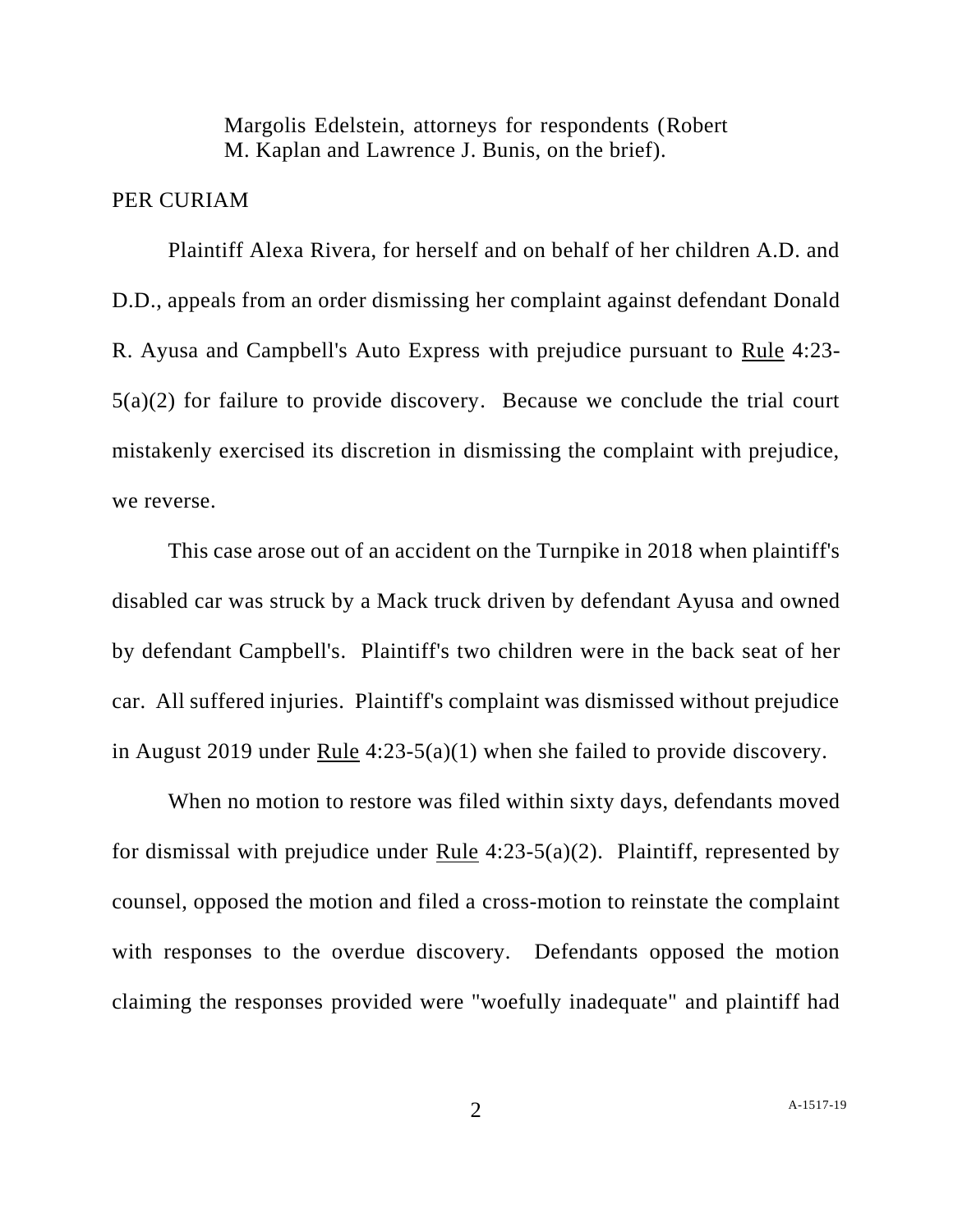yet to respond to the supplemental interrogatories.<sup>1</sup> Without conducting oral argument, resolving the dispute over the adequacy of the answers and whether answers to the supplemental interrogatories had been provided, or ensuring that plaintiff's counsel had served the original order of dismissal without prejudice on plaintiff, along with the notices prescribed by Appendix II-A and -B of the Rules, the court dismissed the case with prejudice on the return date outside the presence of counsel.<sup>2</sup>

We note at the outset that we do not approve of or condone the desultory pace at which plaintiff's counsel prosecuted this matter and responded to legitimate discovery demands. Nevertheless, "[i]t is well-established that the

<sup>1</sup> In his certification in support of the cross-motion to reinstate, plaintiff's counsel averred that responses to the supplemental interrogatories had been provided, putting the matter in dispute. In her reply brief on appeal, plaintiff argues there was no proof the supplemental interrogatories were ever served. The resolution of the parties' dispute over the supplemental interrogatories is not essential here because the failure to ensure the procedural safeguards of Rule 4:23-5 were complied with before dismissing the complaint with prejudice requires reversal regardless of which side is correct.

 $2$  Although the order dismissing the case with prejudice states the court's reasons were set forth on the record, the parties failed to provide us the transcript. We listened to a recording of that session, which ran less than five minutes. The court based its ruling on plaintiff's failure to serve answers to the supplemental interrogatories, apparently overlooking the dispute on that point. The court did not address plaintiff's counsel's compliance with the procedural requirements of Rule 4:23-5.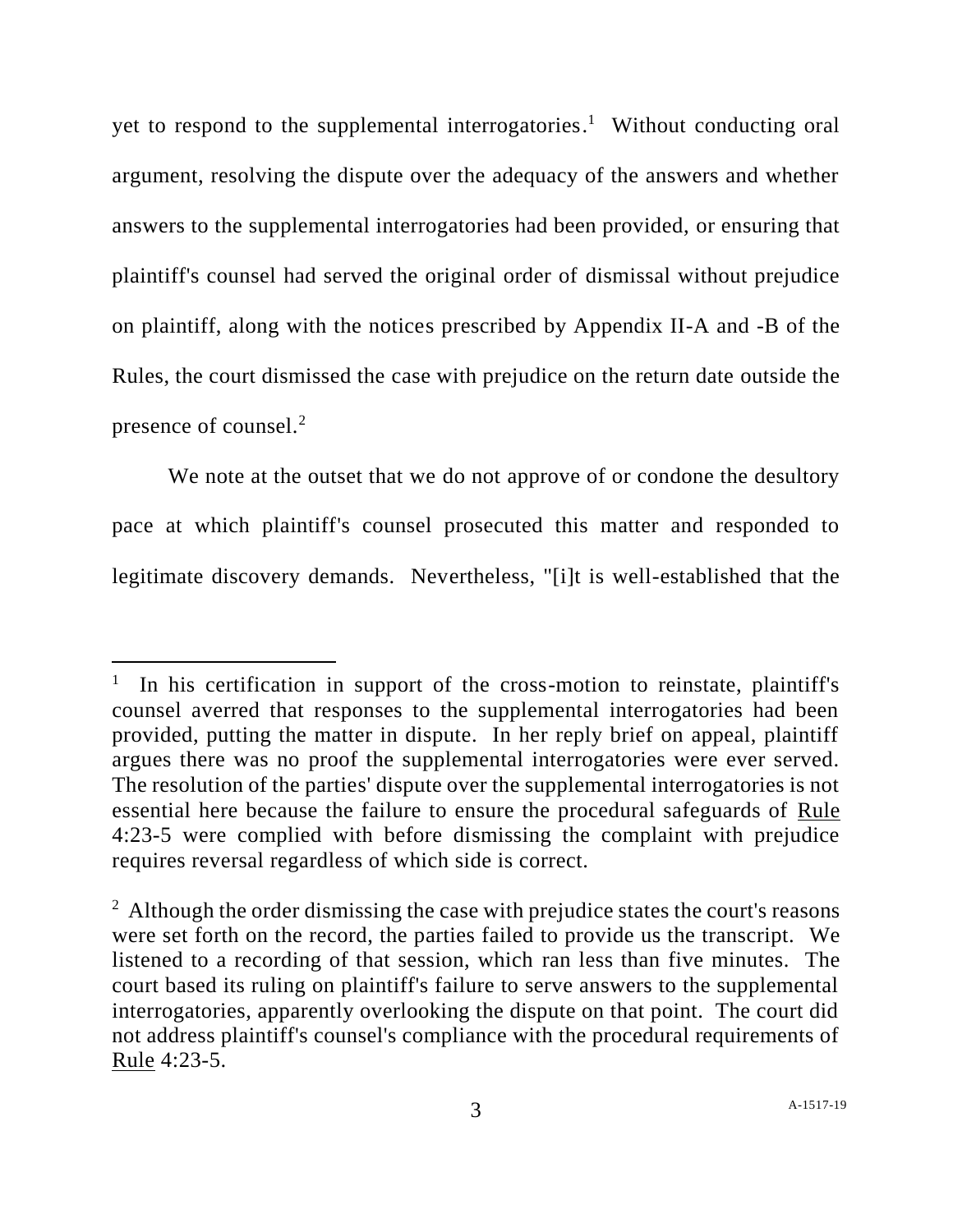main objective of the two-tier sanction process in Rule 4:23-5 is to compel discovery responses rather than to dismiss the case." A&M Farm & Garden Ctr. v. Am. Sprinkler Mech., L.L.C., 423 N.J. Super. 528, 534 (App. Div. 2012). When the parties dispute the adequacy of the answers, the court is to identify the questions requiring more specific answers, Adedoyin v. Arc of Morris Cty. Chapter, Inc., 325 N.J. Super. 173, 182 (App. Div. 1999), adjourning the motion to compel compliance. St. James AME Dev. Corp. v. City of Jersey City, 403 N.J. Super. 480, 487 (App. Div. 2008).

Even more important, both the Rule and the case law interpreting it make clear the motion to dismiss with prejudice may not be granted without the judge ensuring that the procedural safeguards built into Rule 4:23-5(a) have been "scrupulously followed and technically complied with." Thabo v. Z Transp., 452 N.J. Super. 359, 369 (App. Div. 2017). The court must ensure that counsel for the delinquent party has filed the affidavit required by Rule  $4:23-5(a)(2)$ averring that counsel served the client with the order of dismissal without prejudice by regular and certified mail, return receipt requested, "accompanied by a notice in the form prescribed by Appendix II-A" of the Rules, "specifically explaining the consequences of failure to comply with the discovery obligation and to file and serve a timely motion to restore" as required by Rule 4:23-5(a)(1)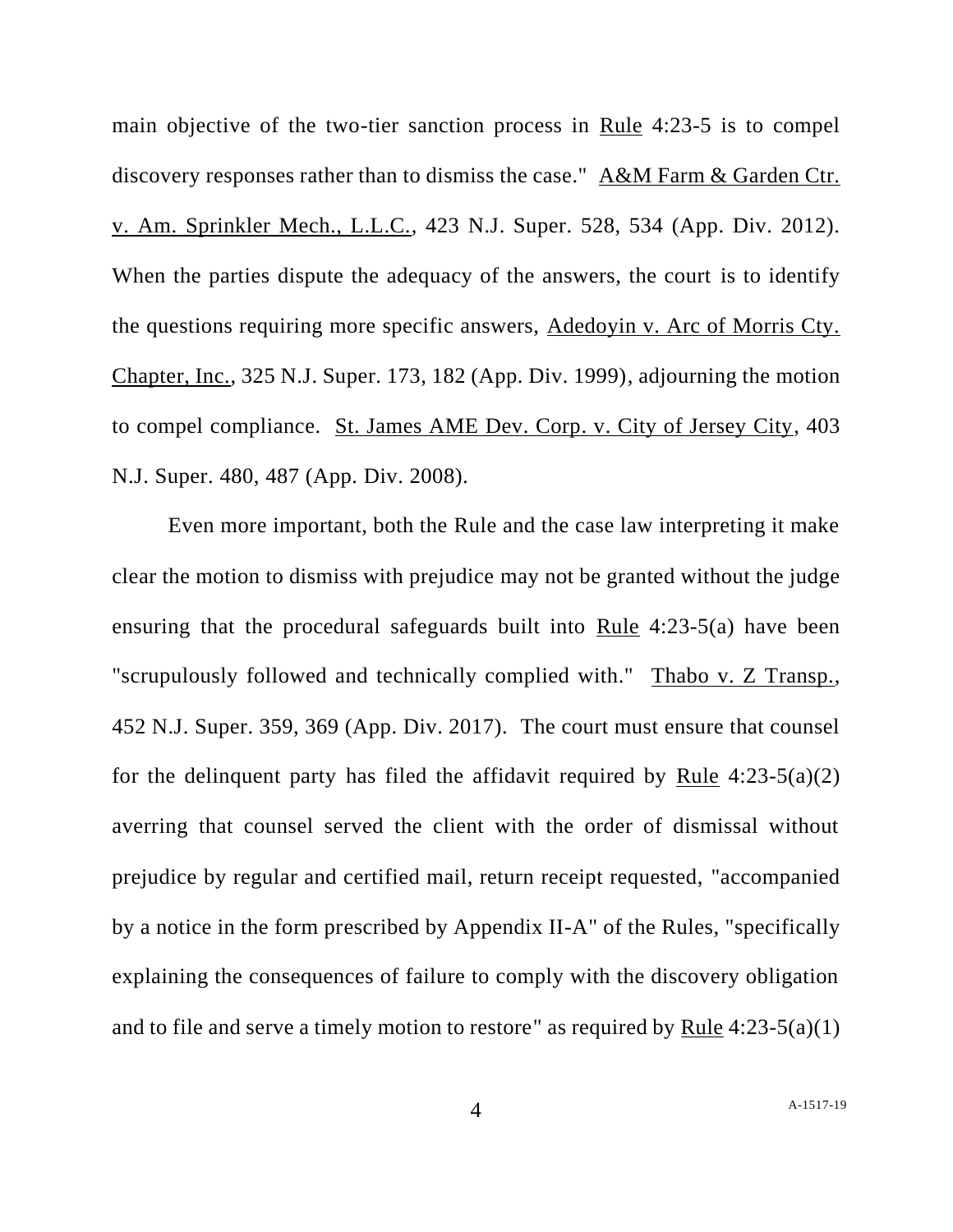and that the client had been "served with an additional notification, in the form prescribed by Appendix II-B, of the pendency of the motion to dismiss . . . with prejudice." R. 4:23-5(a)(3).

Appearance by the attorney for the delinquent party on the return date is mandatory. R. 4:23-5(a)(2). The Rule further provides that

> if the attorney for the delinquent party fails to timely serve the client with the original order of dismissal or suppression without prejudice, fails to file and serve the affidavit and the notifications required by this rule, or fails to appear on the return date of the motion to dismiss or suppress with prejudice, the court shall, unless exceptional circumstances are demonstrated, proceed by order to show cause or take such other appropriate action as may be necessary to obtain compliance with the requirements of this rule.

 $[R. 4:23-5(a)(3).]$ 

Judging from the record before us, none of the Rule's procedural safeguards appears to have been complied with. $3$  Accordingly, we conclude the trial court's entry of the order dismissing plaintiff's complaint with prejudice without reviewing the discovery plaintiff provided in response to defendants'

 $3$  We reject plaintiff's argument that the motion to dismiss with prejudice should have been denied based on defense counsel's failure to provide proof he served her counsel with the order to dismiss without prejudice as required by the terms of the order and Rule 1:5-1(a). Plaintiff's argument relies on an outdated version of Rule 1:5-1 prior to its amendment in 2018 to provide for electronic service pursuant to Rule 1:32-2A.